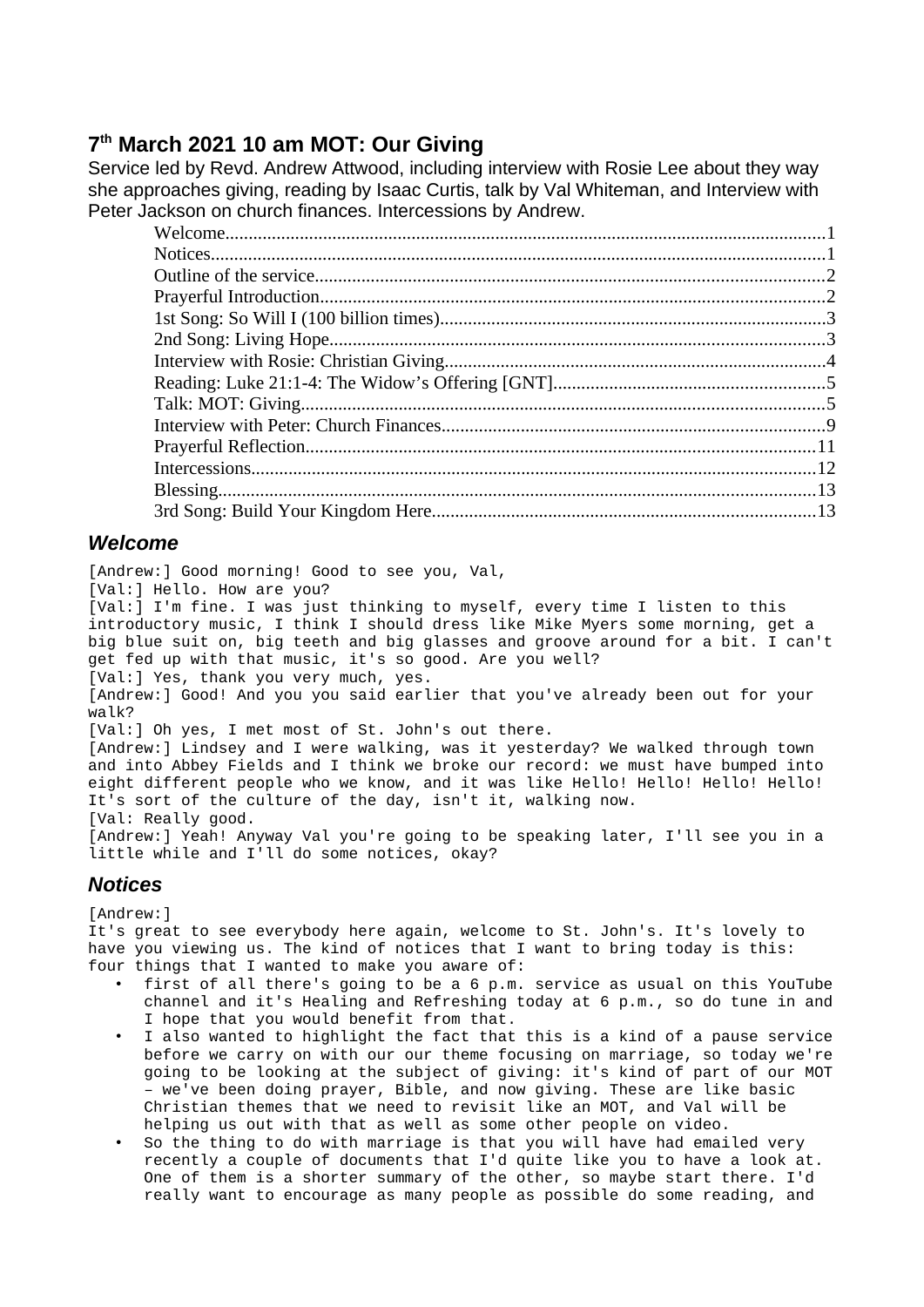this material is to help you to do some reading with marriage in mind in the light of what the Scriptures say. So have a look at that and we will return to the subject starting next Sunday again.

As well as that, you will be aware that we're heading towards Easter. If you've had a chance to look at the newsletter this week, you will realise there are a handful of different ideas that are emerging to do with what we could do as Christians in our town, given that we're not really able to gather for Easter. And one particular idea I wanted to bring to your attention, and we'll say more about it over the next weeks or so, is the idea of putting a cross somewhere in your garden if you have a front garden, or on your gate, or whatever. Something simple, two pieces of wood that makes a cross, and that we might do that, say, perhaps from Maundy Thursday in Holy Week through to Easter Monday with maybe some Fair Trade foil-wrapped chocolate eggs that people could help themselves to with a little message, and Denise has kindly kind of given us a format for that in the in the newsletter, saying "Just to share the joy of Easter with you." It's just trying to encourage Christians, if you'd like to go a bit more public on your street, so we'll tell you more about that, but it would be really good to have a think about how you could join in with the cross and one or two other ideas that we'll share a bit closer to Easter.

#### <span id="page-1-1"></span>*Outline of the service*

Beyond that I just wanted to give you an outline now of the shape of our service today. As I've said, Val is going to be speaking later on, but we'll be having a couple of tracks of worship songs to join in with to help us enter into the praise of God, after I've introduced that. We've also got an interview briefly with Rosie: she'll be talking about the subject of giving and serving; Isaac Curtis is kindly doing our reading today, and just so you can stick your finger in the bible reference it's going to be Luke 21, verses 1 to 4, so it would be good to have that ready for when Isaac reads to you. And later on, there's also an interview between myself and Peter Jackson our treasurer, which is a slightly more extended interview, talking about God's generosity and how we can engage with that. So that's roughly where we will be going today. Obviously there'll be the common elements that we'll be expecting.

#### <span id="page-1-0"></span>*Prayerful Introduction*

But, to begin with, let's just have a moment of quiet. That still our souls and remember that we are in the presence of God.

So perhaps if you could close your eyes, and just be still, and remember that God came to us. Just while you're thinking about that, let me give you a little personal anecdote from this week. It's mine and Lindsey's younger daughter's birthday on this last Friday, and she was 21 on Friday, and she is remote from us because she's studying in Leeds. So we've had to send gifts remotely; we've had to send cards remotely; and this evening, we'll be having a remote takeaway with her, to celebrate her 21st birthday. It's so remote! But when we think of the Christian message we remember what Jesus Himself said, "God so loved the world that He gave His only Son." Jesus came near. In the quiet, I just want you to remember that God came to us. Just have a moment of quiet, aware that God is near.

And as we breathe, perhaps a bit more slowly in His presence, maybe with one hand be open as a sign of your openness to receive the presence of God who is with us. Maybe with your other hand, just gently touch your open hand to remind you that God reaches out to us where we are.

God so loved the world that He gave His one and only Son, God wants to take hold of our hand, and show that He is present. Again, just a few moments in the quiet.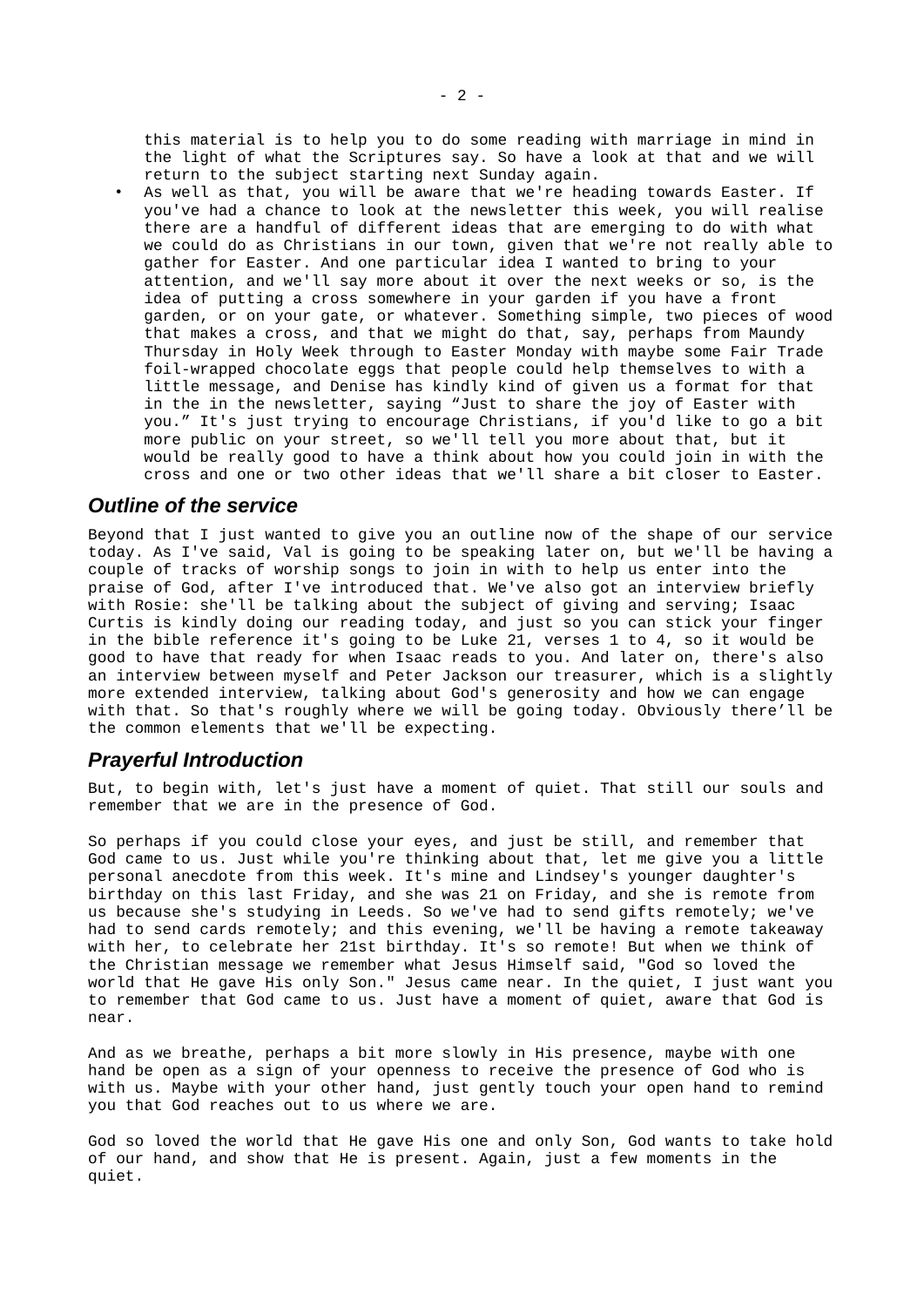So let me pray. Father God, we thank You for Your generosity. We thank You that You are the ultimate giver, giving Your ultimate gift of Jesus Christ. We praise You, Father, for your big-heartedness towards us. And now, Lord, with that intent and our knowledge in our hearts, that understanding, would You help us now to worship You in song with these two songs. Amen.

# <span id="page-2-1"></span>*1 st Song: So Will I (100 billion times)*

*Verse 1:* God of creation, There at the start Before the beginning of time, With no point of reference You spoke to the dark And fleshed out the wonder of light.

*Chorus 1:* And as You speak A hundred billion galaxies are born, In the vapour of Your breath the planets form; If the stars were made to worship so will I

*Verse 2:* God of Your promise, You don't speak in vain, No syllable empty or void; For once You have spoken, All nature and science Follow the sound of Your voice.

*Chorus 2:*

And as You speak A hundred billion creatures catch Your breath, Evolving in pursuit of what You said. If creation still obeys You so will I.

# <span id="page-2-0"></span>*2 nd Song: Living Hope*

- 1. How great the chasm that lay between us, How high the mountain I could not climb. In desperation, I turned to heaven And spoke Your name into the night.
- 2. Then through the darkness, Your lovingkindness

Tore through the shadows of my soul. The work is finished, the end is written: Jesus Christ, my living hope.

### *Bridge:*

If the stars were made to worship so will I. If the mountains bow in reverence so will I. If the oceans roar Your greatness so will I. For if everything exists to lift You high so will I. If the wind goes where You send it so will I. If the rocks cry out in silence so will I. If the sum of all our praises still falls shy Then we'll sing again a hundred billion times.

### *Verse 3:*

God of salvation, You chased down my heart Through all of my failure and pride. On a hill You created The light of the world Abandoned in darkness to die.

*Chorus 3:*

And as You speak A hundred billion failures disappear, Where You lost Your life so I could find it here. If You left the grave behind You so will I. I can see Your heart in everything You've done, Every part designed in a work of art called love; If You gladly choose surrender so will I.

### *Tag:*

Like You would again a hundred billion times, But what measure could amount to Your desire? You're the One who never leaves the one behind

- 3. Who could imagine so great a mercy? What heart could fathom such boundless grace? The God of ages stepped down from glory To wear my sin and bear my shame.
- 4. The Cross has spoken, I am forgiven, The King of kings calls me His own. Beautiful Saviour, I'm Yours forever, Jesus Christ, my living hope.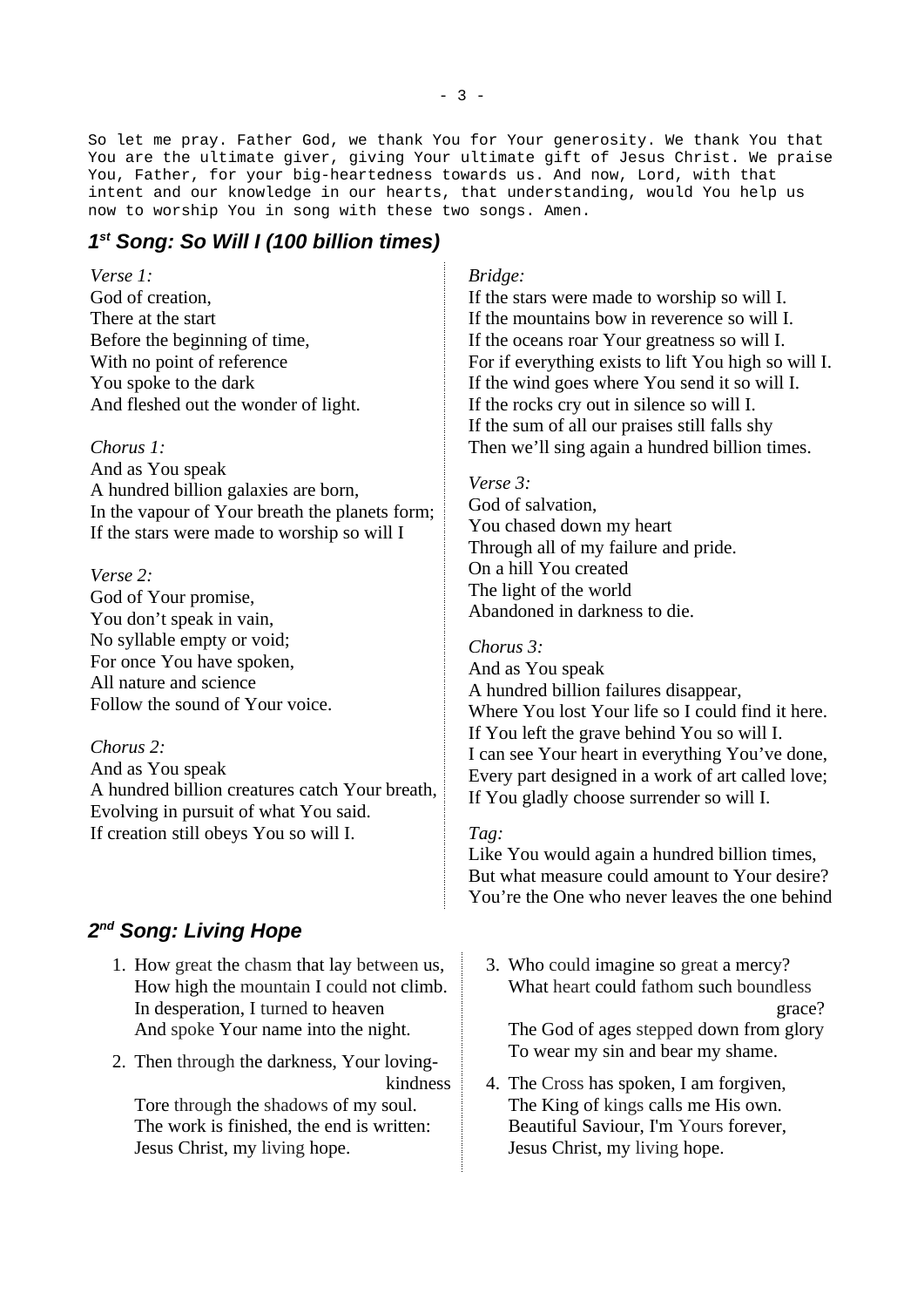*Chorus:*

Hallelujah, praise the One who set me free! Hallelujah, death has lost its grip on me! You have broken every chain, There's salvation in Your name, Jesus Christ, my living hope.

5. Then came the morning that sealed the promise, Your buried body began to breathe. Out of the silence, the Roaring Lion

Declared the grave has no claim on me.

*Repeat verse 5*

Jesus, Yours is the victory!

*Chorus x 2*

Jesus Christ, my living hope Oh God, You are my living hope

# <span id="page-3-0"></span>*Interview with Rosie: Christian Giving*

[Andrew:] Hi Rosie, good to see you. [Rosie:] Hi Andrew, good to see you too. How are you? [Andrew:] I'm very well, thank you. Thank you very much for being here to answer a couple of questions. I just wanted to ask you, with regards to the subject of giving, in what ways do you like to give time and support to people?

[Rosie:] Yeah, well, hospitality is my passion. I love cooking, I love entertaining and I love sharing food. I love to give my time, my energy and ideas. And I feel that when you do hospitality, I like to think I'm a good listener. I'm very patient. So that's the way I give, with hospitality.

[Andrew:] Okay, what motivates you to give to people and to good causes? [Rosie:] Because I care. [Andrew:] Okay. [Rosie:] Giving and helping others, connecting with people, with others, that's really important to me. What motivates me: being kind gives me a sense of belonging. [Andrew:] Right, okay. [Rosie:] And it creates a feeling of self-worth, so I feel like I'm doing something. I've always said, it's nice to be nice! It's really nice to be nice. It makes me happy, without a doubt; it's great for my mental well being; and I think it's nice to be a cheerful giver.

[Andrew:] Okay, thank you. Given that you're a Christian, in what ways does serving and giving develop your faith in Jesus? [Rosie:] Well, in my life I believe as well, I've been blessed, I mean I'm a Christian, but I have been blessed and I've been given many blessings. So I think it's really important to share my blessings with others, I think that's really important. And I look back from when I was very young, because we were a very poor family, and one thing I really do remember when I was growing up was how lots of other people were very kind and generous to us, and they shared things with us. So that's something I sort of learned from a very young age, because it really helped us. And I also remember things like my mum taught us that it's better to give than receive – that sort of thing – so that's been embedded in me so I think being a Christian makes a real big difference, but I think even not being a Christian, you can still be very kind and giving and things like that. So, I'm also encouraged as well, there's a couple of Scriptures which encourage me as well. I think Hebrews 13:16, and it reminds me, and it says, "Do not forget to do good and share with others. For with such sacrifices, God is pleased." And there's another lovely one that I remember, is Proverbs 11:25, "A generous person will prosper. Whoever refreshes others will be refreshed." Just one more, Romans 12:13, "Share with the Lord's people who are in need. Practice hospitality." I think that's lovely when the Lord says,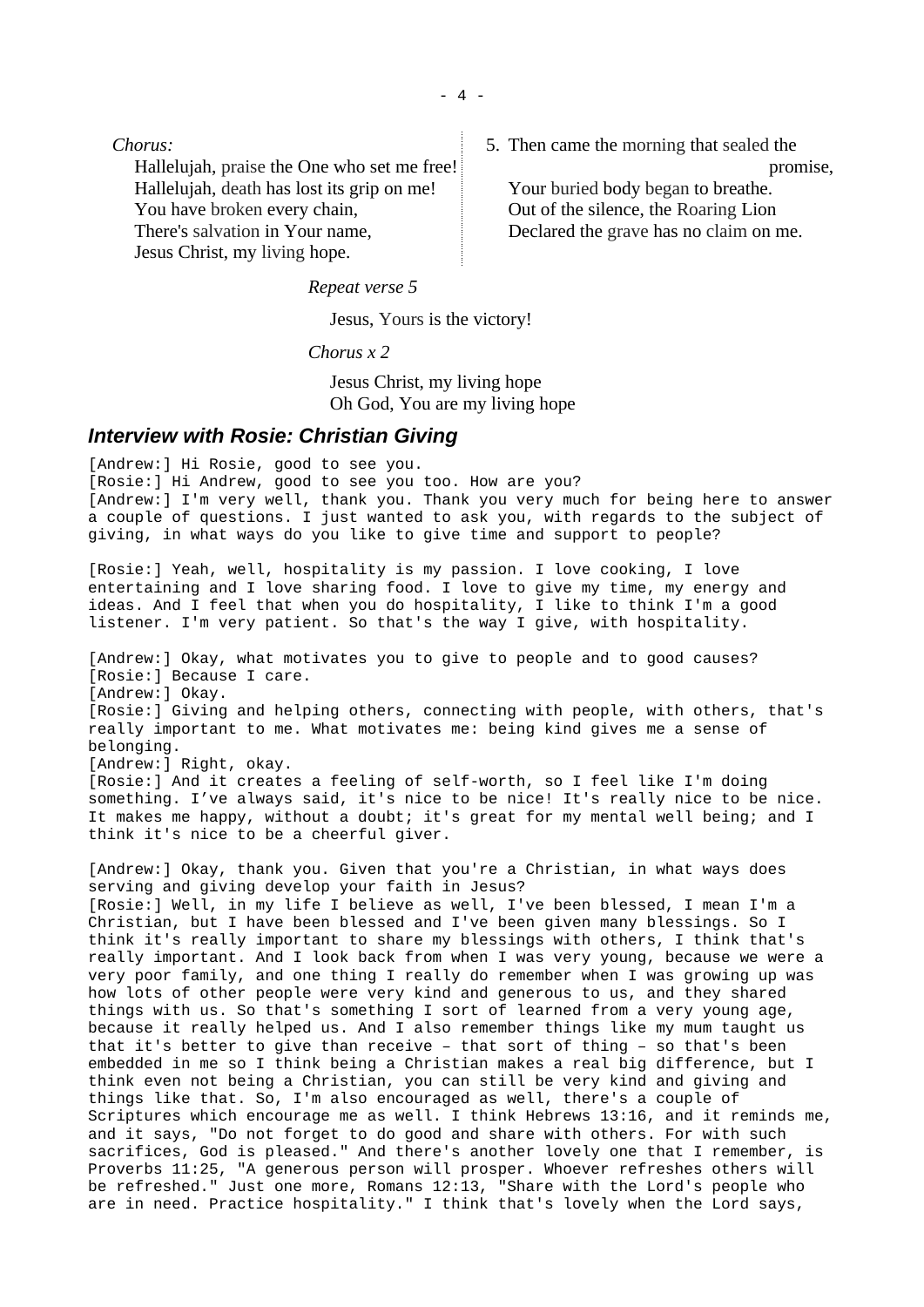you know, we've got to share with everyone, not just Christians but with everybody, as they have needs. That's my passion.

[Andrew:] Thank you, Rosie and thank you for all that you do. Thank you for answering my questions.

[Rosie:] You're welcome. Thank you. Bye bye.

# <span id="page-4-1"></span>*Reading: Luke 21:1-4: The Widow's Offering [GNT]*

1 Jesus looked around and saw rich people dropping their gifts in the Temple treasury, 2 and he also saw a very poor widow dropping in two little copper coins. 3 He said, "I tell you that this poor widow put in more than all the others. 4 For the others offered their gifts from what they had to spare of their riches; but she, poor as she is, gave all she had to live on."

# <span id="page-4-0"></span>*Talk: MOT: Giving*

[Andrew:] That's great. Thank you, Isaac and Rosie for that. I'm just going to pray now for Val, so she can speak to us. Lord Jesus, we thank you for all the different contributions for today but right now I pray for your Holy Spirit to rest on Val, so that she can guide us into the subject of giving and open up the Scriptures to us. In Jesus' name, Amen.

[Val:] Amen.

I don't know about you but I always dread these talks. Because if you aren't careful, what people hear is the sort of begging for money that we get almost daily through the letterbox or on the internet: everyone's on the scrounge for money for worthy causes and we all tend to feel very guilty when we ignore them. And then we get cross that so many people are asking for our hard-earned

cash. And it's true you can't give everything to everyone. In all this I say it's very important that God gave us intellects to use, and we need to be very careful to think about these things. Now one of the reasons, I think, that this talk is much more uncomfortable than the MOTs we've already heard on Bible reading or prayer, is it tends to show us really uncomfortably where our trust really lies. So today, I want to go back a couple of steps and think about this from a Biblical perspective. Why is it so important that there are 2,172





texts about giving in the Bible[1](#page-4-2). I have to say, so says Google, I haven't counted them and nor, you will be pleased to know, will we be looking at all of them. So right from the start, in the Law, God made it absolutely clear to people that giving wasn't an add-on: that it's an absolute essential, and it seems to be the two things mainly:

Firstly, there are people like the Levites and the priests whom God appoints to serve Him, first in the Tabernacle and ultimately in the Temple.

20 The LORD said to Aaron, 'You will have no inheritance in their land, nor will you have any share among them; I am your share and your inheritance among the Israelites.

21 'I give to the Levites all the tithes in Israel as their inheritance in return for the work

<span id="page-4-2"></span><sup>1</sup><https://www.thevinechurch.com/sermons/pastor-aaron-dowds-generosity-revolution/>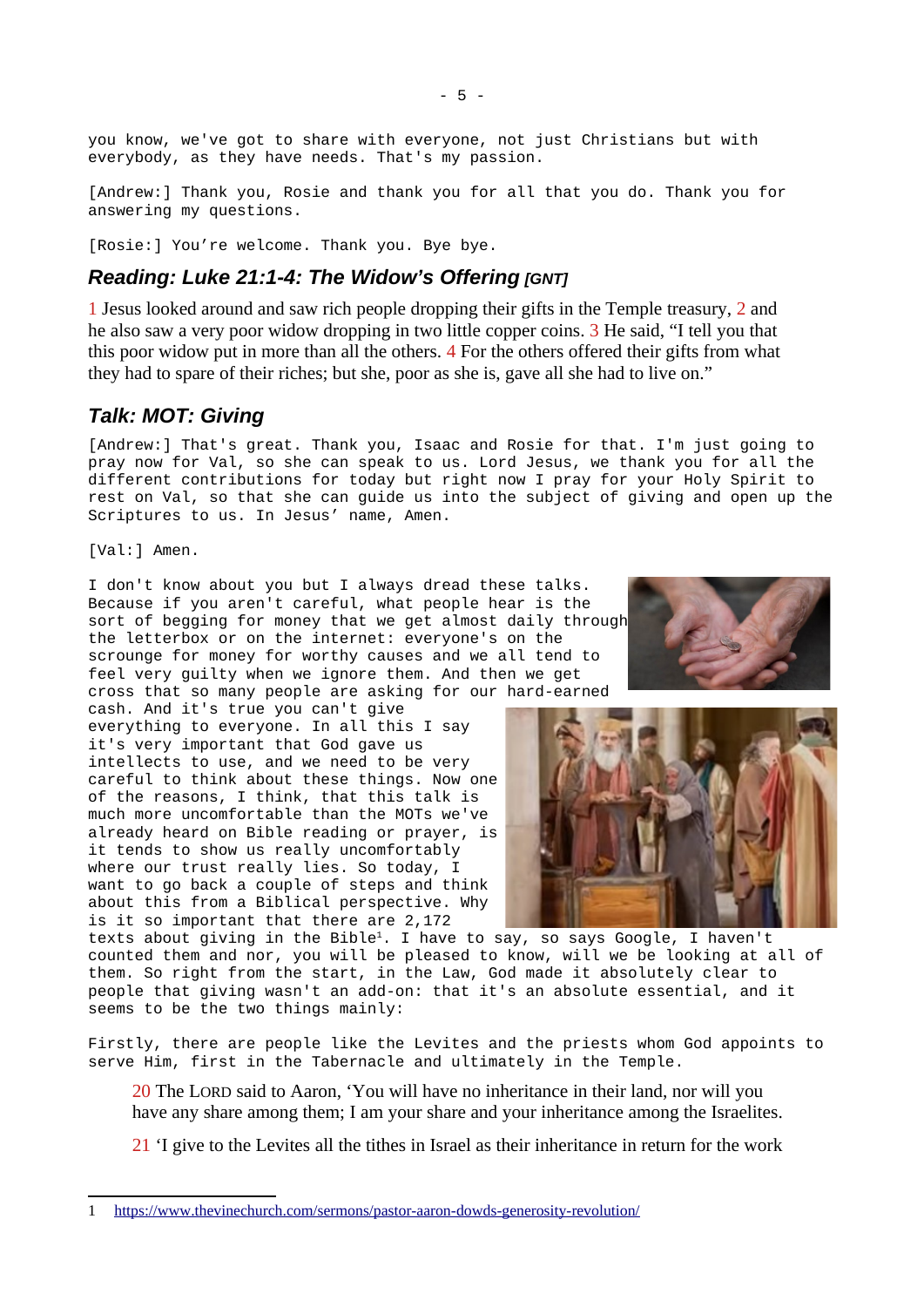they do while serving at the tent of meeting.  $2^2$  $2^2$ 

The only work they do is serving God, so they need provision. God therefore establishes that there are people we need to support so that they can serve us. And incidentally, how we discern who they should be is something totally different, but also vital. You don't just make your own decision that you want to have an easy life doing nothing but being paid by the church.

Another thing that I realised as I was doing this: did you realise that even Jesus' ministry was supported by giving? It says in Luke<sup>[3](#page-5-1)</sup>,

1 After this, Jesus travelled about from one town and village to another, proclaiming the good news of the kingdom of God. The Twelve were with him, 2 and also some women who had been cured of evil spirits and diseases: Mary (called Magdalene) from whom seven demons had come out; 3 Joanna the wife of Chuza, the manager of Herod's household; Susanna; and many others.

(and this is the important bit)

These women were helping to support them out of their own means.

Paul wasn't always supported by the church. You remember in Corinthians he makes it clear that he earned his keep there as a tentmaker, and was not a burden on the infant church there. But when he was with the Philippians, he accepted their support. He says,

14 Yet it was good of you to share in my troubles. 15 Moreover, as you Philippians know, in the early days of your acquaintance with the gospel, when I set out from Macedonia, not one church shared with me in the matter of giving and receiving, except you only; 16 for even when I was in Thessalonica, you sent me aid more than once when I was in need.

Paul also makes it absolutely clear that financial support doesn't mean that you buy the leader's influence and opinion. And you see that the Philippines give not when they're asked to, but because they perceive a need and they fulfil it. And that's another really important principle, I think.

The second reason that God shows for giving, is there will always be people within the community who can't manage, who will be dependent. And there are lots of texts about giving support to the widows and orphans: two groups which in Biblical times have no power and no ability to work for themselves. And I think we can put in our own 'widows and orphans' group, you don't need to be restricted just to them. And this isn't charity, this isn't giving because we want to feel good about it, but it's an injunction from God to give them what they need, by right. Sadly, like us, the people of God in the Old Testament frequently get it wrong. Isaiah 1 says, 'I'm fed up with your burnt offerings and sacrifices,' says God,

16 'Wash and make yourselves clean. Take your evil deeds out of my sight; stop doing wrong. 17 Learn to do right; seek justice. Defend the oppressed. Take up the cause of the fatherless; plead the case of the widow.'

You have to give support to those who can't.

<span id="page-5-0"></span><sup>2</sup> Numbers 18:20-21

<span id="page-5-1"></span><sup>3</sup> Luke 8:1-3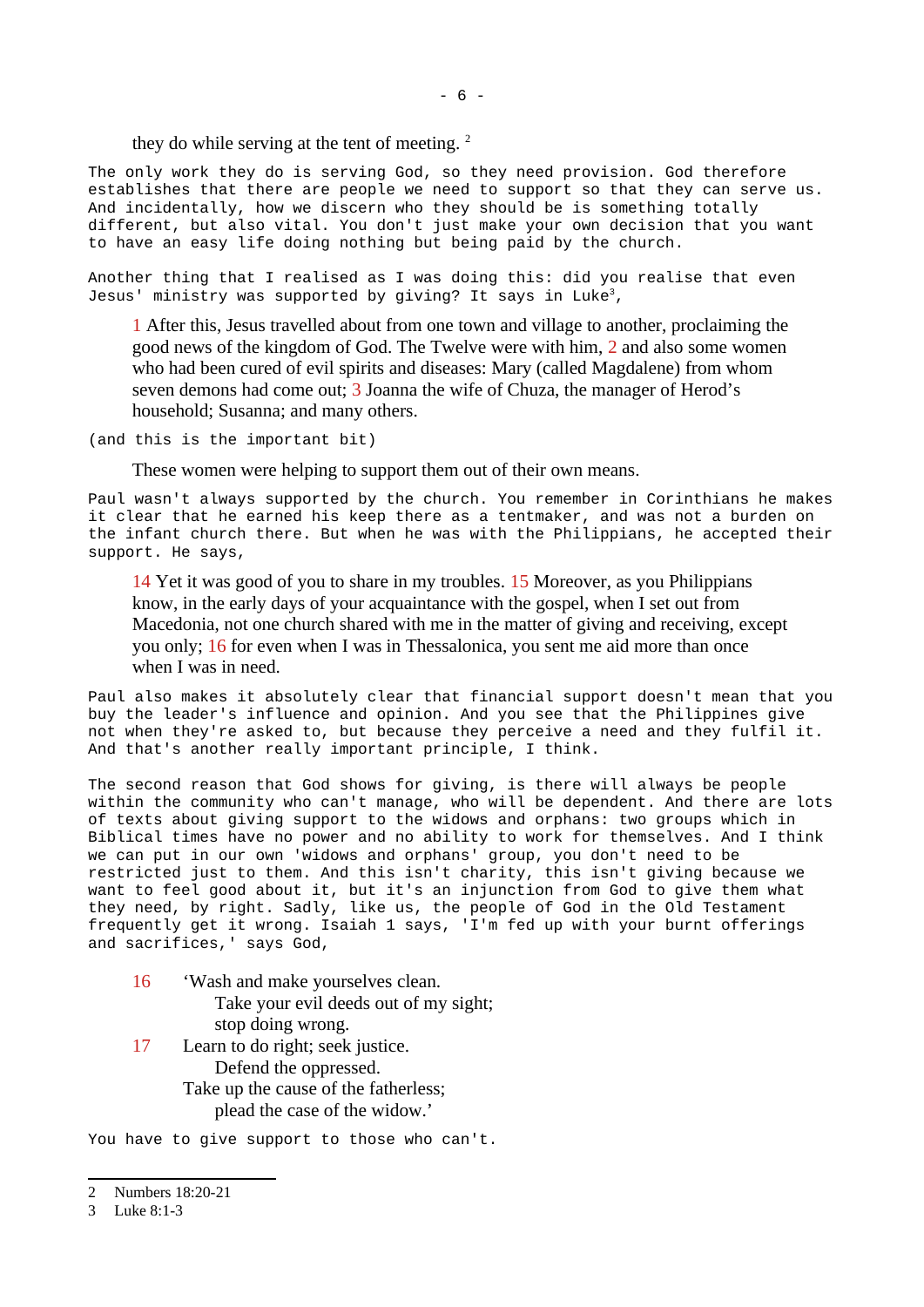Let's take it a step back even further. The children of Israel, according to the prophets of Jesus, had come to think that they were giving out of the goodness of their hearts, because they were good, they were blessed by God, and they had enough to give. And both the prophets and Jesus make clear that this absolutely isn't so. Fundamental to all giving (and this is the basis) is the fact that God gives us everything, as Andrew has already said. He created us with talents and abilities. The fallen world means that there are those of us who struggle, but most of us, we are the fortunate ones: we've been created by a God whom we've come to know as our loving Father, who lavishes gifts on us, so it follows that everything we have comes from God, even all that hard-earned money. David says<sup>[4](#page-6-0)</sup>, as he collects material to help Solomon built the temple,

14 'But who am I, and who are my people, that we should be able to give as generously as this? Everything comes from you, and we have given you only what comes from your hand.'

However generous we are with our goods, time, talents and money, we're only giving back to God what he's given to us. And so it's an attitude of mind that we should have rather than of purse. Do we really think that God has given everything? Truly? If we did, what difference would it make to us? I've always had a secure job: I worked as a teacher all my life, and I admire tremendously those people who don't have secure jobs, who decide that they want to work for God full-time, and who depend on other people for a living. So I asked a friend from my daughter's church, who works both for the church and for a charity, and so lives, as we would say, by faith, what it felt to rely on God for everything, and this is what she said.

"I think that there's no such thing as some Christians who live by faith and some who don't. We're all dependent on God to provide our needs, whether that's through a salaried job, or through a team of financial supporters. In many ways, the salaried job is more financially precarious because it's allor-nothing. If you get made redundant, you lose 100% of your income, whereas if some of my supporters dropped out, it only makes a small difference and I'm able to make up the shortfall by inviting people to join my team. It's extremely unlikely that all of my 51 financial supporters would stop giving at the same time. I'm also reassured by the fact that all money is God's money and not ours. If God wants to fund that particular ministry he will. He is the Creator and ruler of the universe. So he's perfectly capable of doing some transfers between bank accounts in the body of Christ.

(I like that bit!)

"I've always taken seriously the challenge to be a cheerful and generous giver myself. And I've really come to experience the truth, that it's more blessed to give than to receive. I feel like I can't expect others to give sacrificially if I'm not doing that myself."

What she says is surprising in some ways. Did you realise that God provides all your needs in the way she says? She quotes from Paul in Corinthians[5](#page-6-1),

Each of you should give what you have decided in your heart to give, not reluctantly or under compulsion, for God loves a cheerful giver.

What we give or don't give is up to us.

So, at last, how about *our* giving? Let's look at the passage we read. To remind you, Jesus is watching people putting money into the 13 trumpet-shaped offering boxes, each one saying above it where the money was going to go. A poor widow comes and she gives two Lepta [λεπτὰ], the smallest Jewish coin in circulation. Two ha'pennies. Can you imagine the response from the people watching? "Wow, that'll go a long way!" Yet, Jesus says that her gift was over and above all the

<span id="page-6-0"></span><sup>4</sup> in 2 Chronicles 29:14

<span id="page-6-1"></span><sup>5</sup> 2 Corinthians 9:7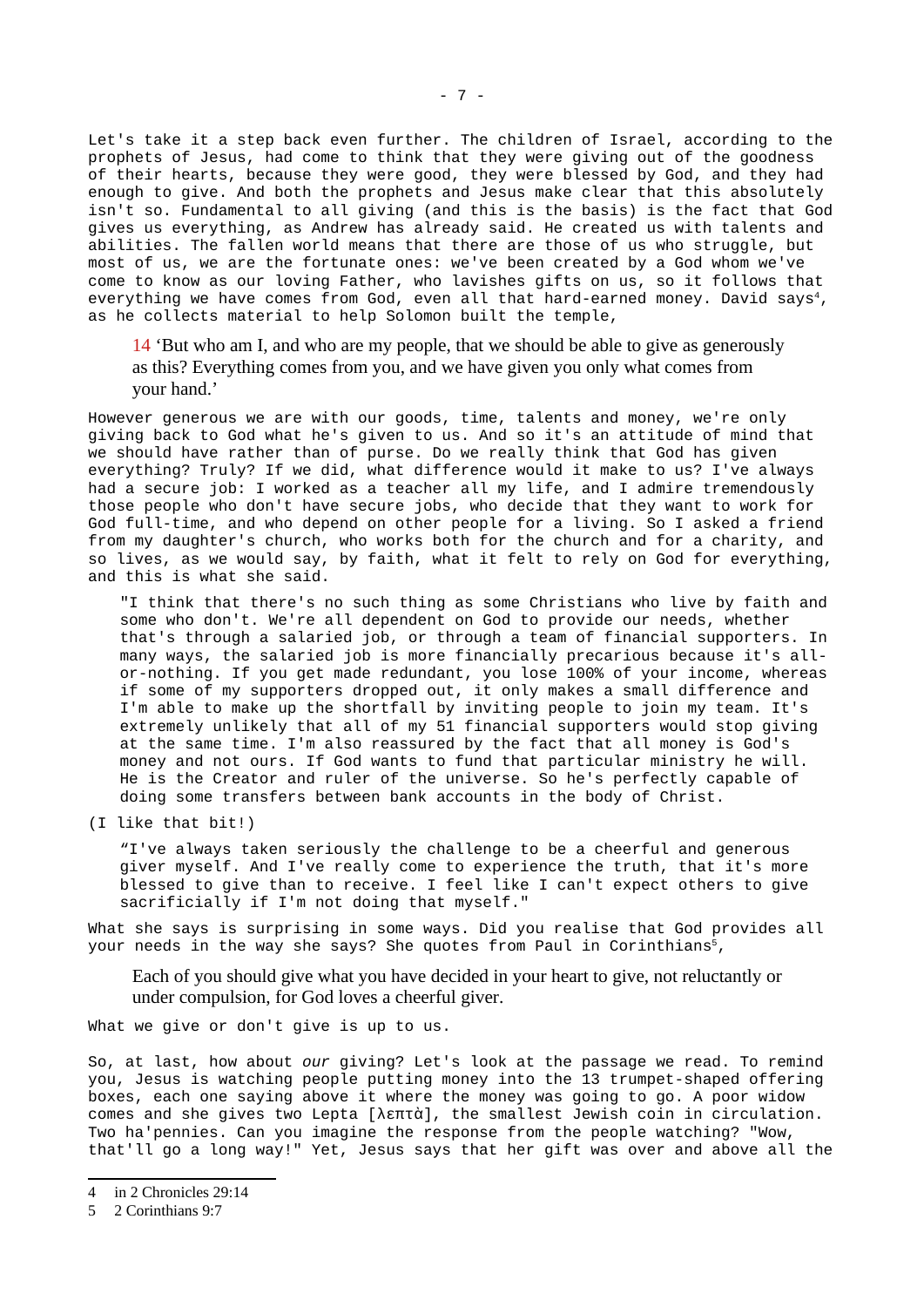other gifts in generosity. She gave all she had. They kept quite a lot for themselves and gave the surplus.

It's of a piece with what Jesus says about the attitudes of religious people. And given that we are religious people, it ought to give us pause. Think about some of the other things that Jesus says to us<sup> $6$ </sup>,

'Woe to you, teachers of the law and Pharisees, you hypocrites! You give a tenth of your spices – mint, dill and cumin. But you have neglected the more important matters of the law – justice, mercy and faithfulness. You should have practised the latter, without neglecting the former.'

So, again, Jesus is saying, it's an attitude of mind. Yes, yes, yes! Give, give generously! But also think about how and why you give. You're not giving because you're better than anybody else, you're giving because God has blessed you.

So how should we give? Again, Jesus says<sup>[7](#page-7-1)</sup>,

2 'So when you give to the needy, do not announce it with trumpets, as the hypocrites do in the synagogues and on the streets, to be honoured by others. Truly I tell you, they have received their reward in full. 3 But when you give to the needy, do not let your left hand know what your right hand is doing, 4 so that your giving may be in secret. Then your Father, who sees what is done in secret, will reward you.'

Again, it comes back to attitude. If we truly believe that God gives us everything, then we should be open-handed to Him. What you give, how much, and where to, is your decision and yours alone. No-one else apart from God should know. Yet the basic principles remain: God's grace to us is limitless: He gives and gives. And as his children, so should we. It's not so much how much we give that defines us, it's how much we keep for ourselves. Paul says,

the love of money is a root of all kinds of evil

in 1 Timothy<sup>[8](#page-7-2)</sup>. And that's a problem for us, as it was in Paul's day. James in his Epistle<sup>[9](#page-7-3)</sup> upbraids the Christians of his day. And I think this is really telling for us:

15 If a brother or sister is ill-clad and in lack of daily food, 16 and one of you says to them, "Go in peace, be warmed and filled," without giving them the things needed for the body, what does it profit?

How can we be blessed and see other people who are not? God doesn't withhold His blessing, nor should we. John Wesley famously said that the last part of a man's conversion is his wallet. He also said, "Earn all you can, save all you can, give all you can."

I feel that this difficult year has been a time of rebalancing and looking at where we are with God. There are always times when we should be thinking about where we are with Him. For me it's been a time to think about how much of me really belongs to Him. He seems to say, "So, give me the keys to the attic and to the basement of your life. And by the way, also to that little cupboard under the stairs where the mess is stored." Everything belongs to Him, including the bank files and the filing cabinets. A final reminder, then, that God gives with open hands, grace on grace. We have responsibilities to our brothers and sisters in Christ, and we are defined by what we keep, not by what we give. So let's end

<span id="page-7-0"></span><sup>6</sup> Matthew 23:23

<span id="page-7-1"></span><sup>7</sup> Matthew 6:2-4

<span id="page-7-2"></span><sup>8</sup> 1 Timothy 6:10

<span id="page-7-3"></span><sup>9</sup> James 2:15-16 [RSV]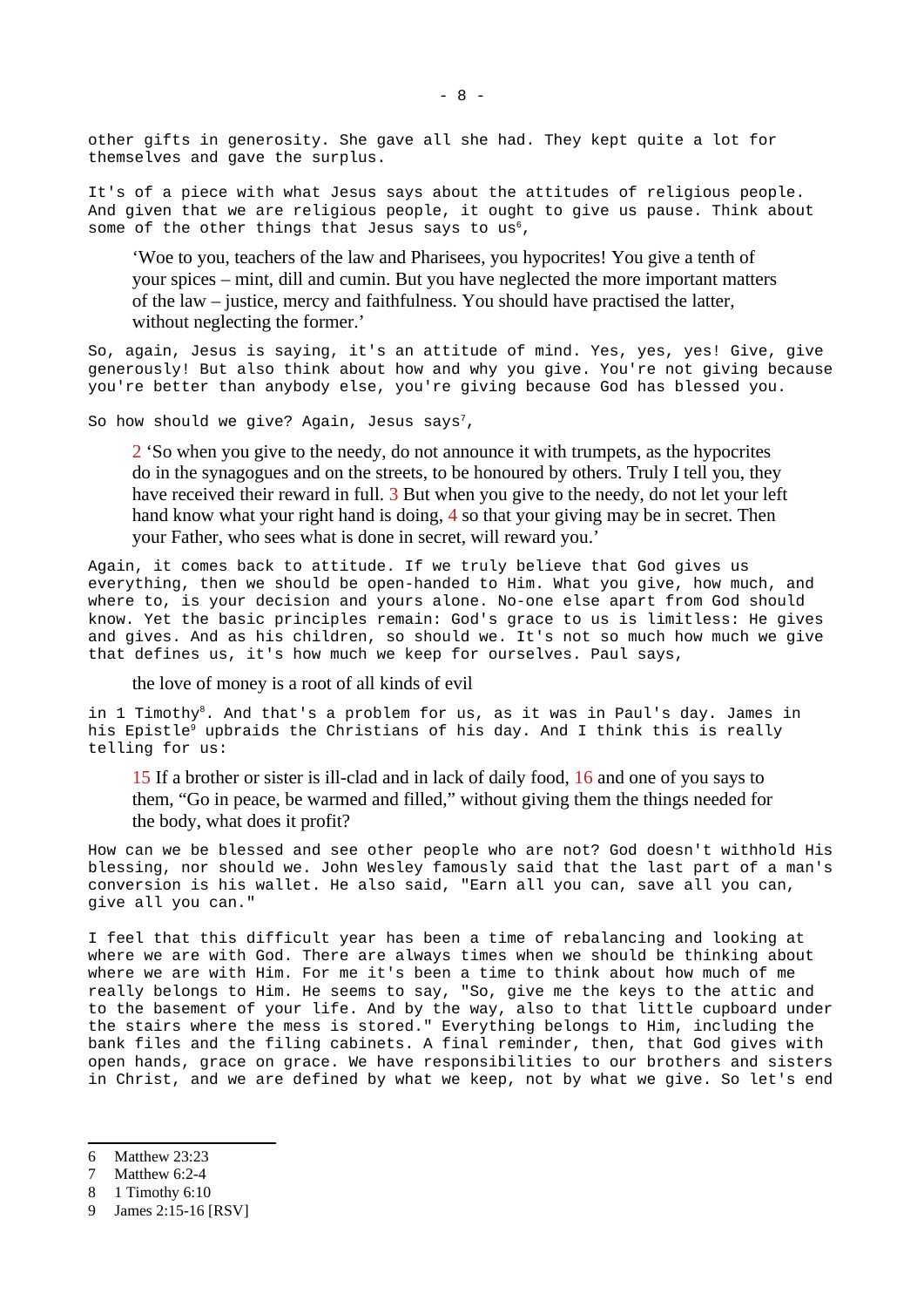with David's words<sup>[10](#page-8-1)</sup>, which we often use at the time of the Offertory. You might like to say them with me.

- 11 Yours, LORD, is the greatness and the power and the glory and the majesty and the splendour, for everything in heaven and earth is yours.
- 14 … and of your own have we given you.

Amen.

#### <span id="page-8-0"></span>*Interview with Peter: Church Finances*

And now we listen to Peter Jackson, our treasurer.

[Andrew:] Hi Peter, how are you?

[Peter:] Very fine, thank you very much.

[Andrew:] Good. I just wanted to use this time to ask you a few questions and we can have a bit of a conversation about the subject of giving, and particularly that angle of generosity, and I just wondered, we've talked about this before, why do you think we have a privilege of being generous? Tell me what your thoughts are.

[Peter:] Okay. Couple of things really, Andrew. I think, really, our generosity has been one of the many ways in which we can respond to our generous God. He clearly unconditionally loves and cares for us. And you know what? As well, we are amongst the wealthiest 2% of the global population, we've been incredibly blessed, and part of our Christian faith is using that blessing to bless others in turn. Our giving should reflect God's care for the whole of His creation. That means people, and the rest of the whole natural world. But also, you know, our generosity is part of our spiritual journey, our talents and resources can do a lot when they're active; and I think as human beings, we resource what we believe in. You know what? We just cannot outgive God, however hard we try. [Andrew:] I think that's true, it's an amazing thing to remember.

So, what would you say, though, is the Scriptural basis for generosity? [Peter:] Okay, I don't want to say too much here, other than to mention that there are 272 verses of the Bible relating to belief, 372 verses about prayer, 714 verses on love and incredibly 2,161 on  $q$ ivin $q^{11}$  $q^{11}$  $q^{11}$ . I didn't sit down and count those, I did find it from somewhere. I just think those are some incredible numbers to bear in mind.

[Andrew:] Wow. Over 2,000 on giving: that's absolutely phenomenal. Given that this subject is to do with us as a local church, could you give us a bit of a summary on how you think St John's Church finances are looking at the moment? [Peter:] Sure, of course, I'd be very happy to do that, Andrew. Since 2018 we've been slowly recovering from a very non-sustainable financial position. And when I say non-sustainable, we were in not a very good shape. We have challenged costs from our existing providers such as the insurance, utilities, heat, light, communications and building services. In that time we've managed to reduce the cost on a recurring basis, by between  $£8,000$  and  $£10,000$  a year, that represents ongoing savings of around 10% of our variable cost base. That's £40,000 to £50,000 over a five-year period, which is quite significant, I believe. Our regular monthly income from donors by standing order has been robust during the COVID crisis: there has been a decline of around 8%. Collections from 2020 were around 40% of the 2019 levels. This is due primarily I believe, to having no services during most of the year. Hall income is of course down significantly. Besides the savings on the cost base we have had savings in 2020 as mainly the utilities and services we paid for have been at far lower levels, such as heating and cleaning. You know what, Andrew? Well, you do know this, but it's

<span id="page-8-1"></span><sup>10</sup> in 1 Chronicles 29:11 [NIVUK] and verse 14 [NRSV]

<span id="page-8-2"></span><sup>11</sup><https://slideplayer.com/slide/4528116/>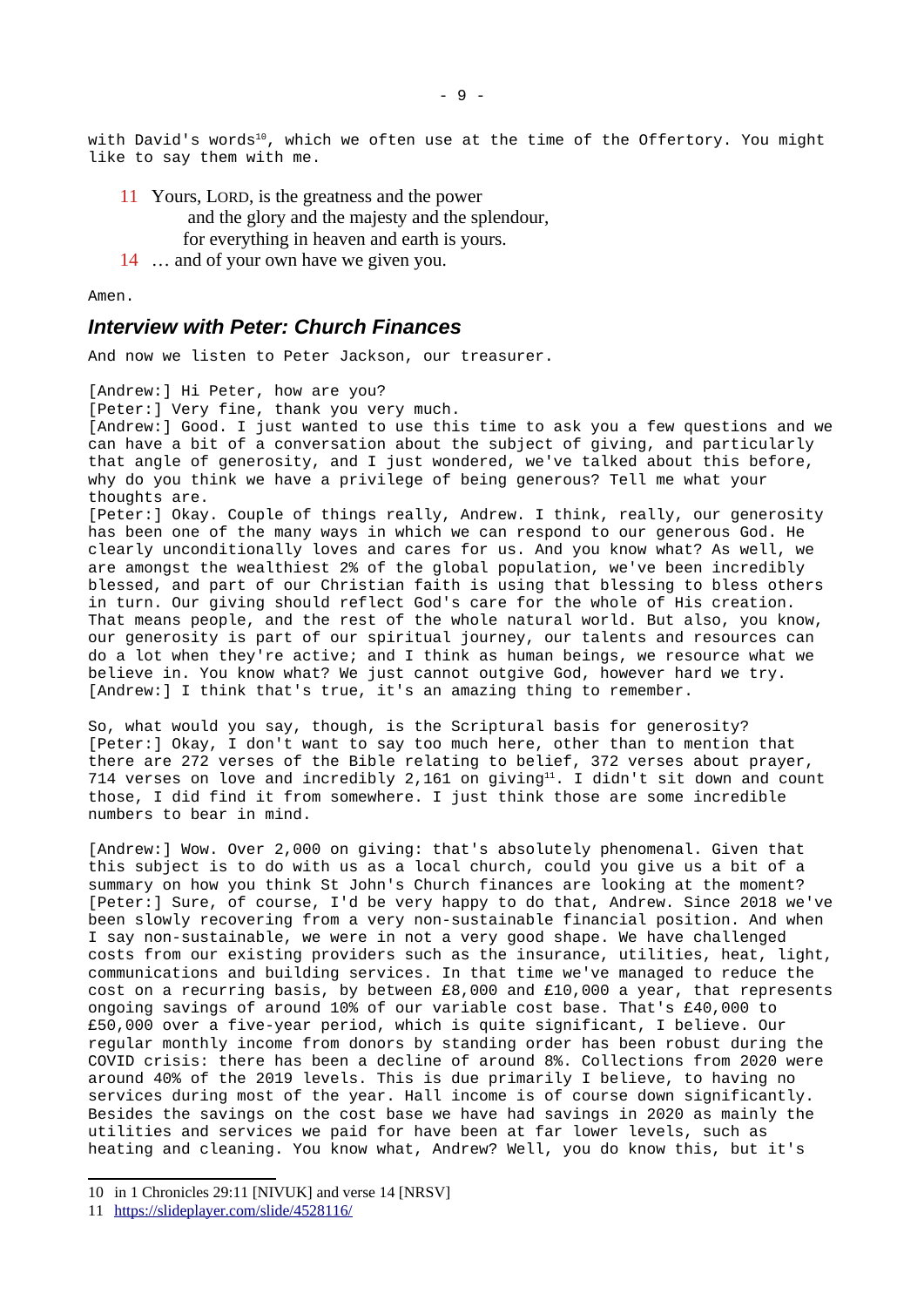worth remembering that we didn't furlough any staff, and I've valued the way that the staff that we do have have adapted to the new working practices during COVID. [Andrew:] That's very interesting. We've had a lot to adjust to, but it's helpful to have a summary of where we are now.

Given all of that, where do you think the major challenges will be for church finances, looking into the future over the next, say, five years or so? [Peter:] Sure. Well I think one of the prime things that will be determining what the new normal is, there's been so much disruption in everything we've be very used to over the COVID year, but you know what? So far we've been quite immune to many of the financial consequences of the COVID crisis. Attrition of our monthly donations has been due primarily to leavers and movers. If we assume the crisis diminishes during 2021, we don't yet know what sort of short-term economic consequences there will be. The furlough scheme will eventually end and many businesses and individuals' incomes I'm sure will be impacted. I think the impact on individuals could be quite significant, which will of course impact the church finances. And of course there's one thing that we really do need to bear in mind and that's demographics. It's clear that we're all getting older, and as many of our donors approach retirement their donation levels will probably be impacted. And I really think we need to think about how we can backfill some of those gaps that we will inevitably see over the coming years. [Andrew:] OK. I think it is important to start thinking about demographics, you're right.

In the meantime, though, I wonder if you could give me some positive examples where you can see generosity making a positive difference? [Peter:] Of course, I'd be very happy to do that, Andrew. So I guess many of you probably know that besides being the treasurer of St. John's, I have been the treasurer of Kenilworth Uyogo Friendship Link for a number of years. As far as I can determine, St John's has generously supported this charity in its work to provide medical and educational support to Uyogo in Tanzania over the 40 years since this charity was set up with John Radford as a driving influence. In 2020 we partnered with Richard Dickson, Mayor of Kenilworth for a town-wide appeal to purchase bicycles to assist girls at the recently opened secondary school to travel safely each day from their home to school. Some girls will get to 36 kilometres each day, and risked dangers that we can't imagine. As a result of the generosity of people in Kenilworth, on the 16th of February, 66 brand new bikes were delivered to 66 enthusiastic girls. This will make an amazing difference to those girls' lives, opening up opportunities to study and achieve education will literally transform their lives. We aim to fund another 50 bikes before Richard's Mayoral duties are over, but I think this is just a demonstration of how the generosity of people in Kenilworth has made a difference or will make a difference to the lives of girls in Uyogo. So I think that's a really exciting example. [Andrew:] Wonderful.

[Peter:] Another example I've got is, you know, one of the major outgoings in St John's is the Diocesan Quota, otherwise known as the Parish Share. This is our contribution to the costs of ministry and community support to the diocese. There are over 15,000 worshipping adults and contact with 2,500 children in the diocese. There are 243 churches, 101 vicars, 15 chaplains and 200 other clergy. The annual diocesan budget is around £9.1 million,

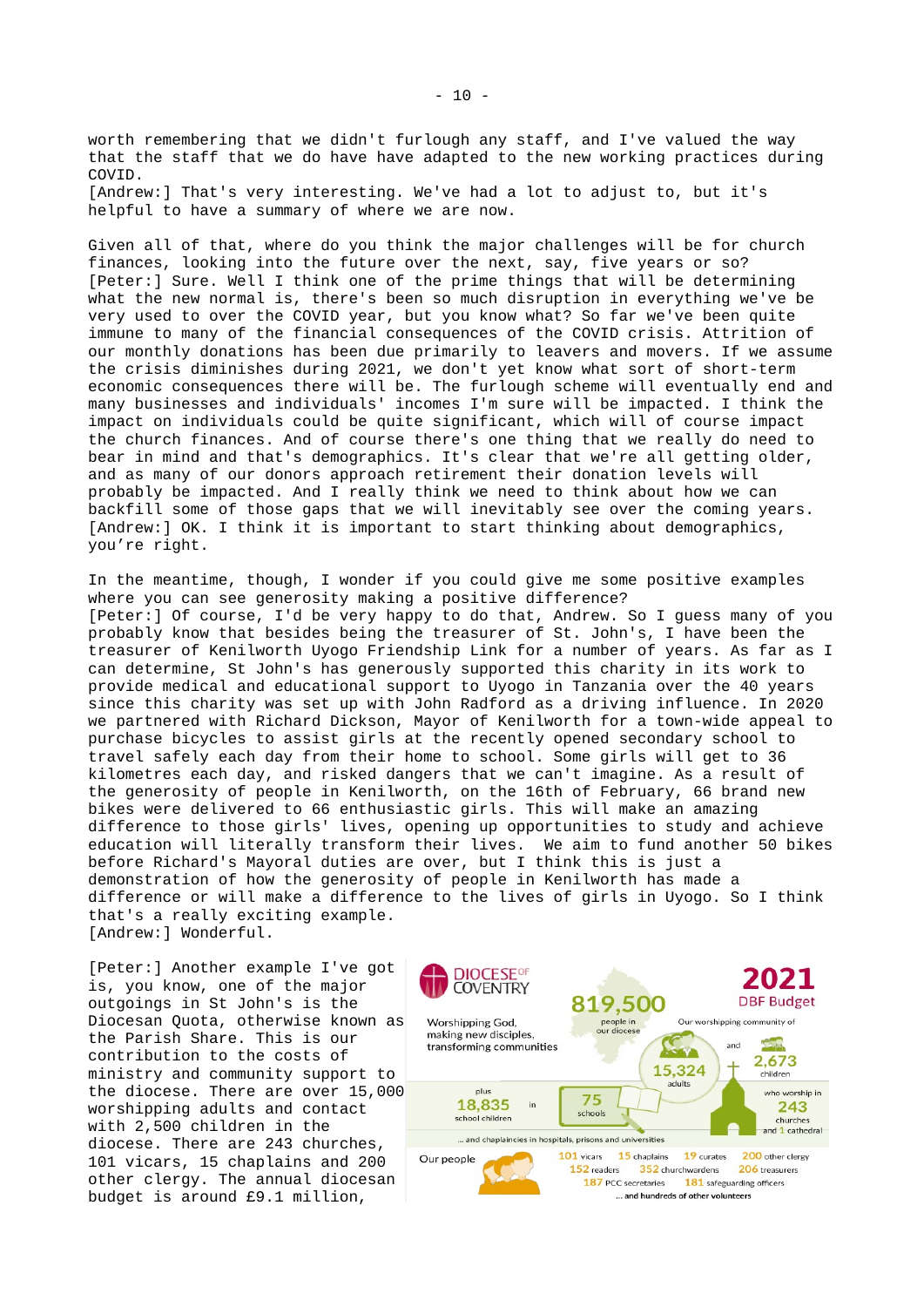which is an average of £600 per worshipping adult each year. Around 60% of the diocesan outgoings are resourced from Diocesan Quota, with most of the remainder being funded from investments and other income. We can be proud at St. John's that our contributions to the Diocesan Quota fully meet our average share of the diocesan cost. This means that the diocese can use other sources of income to support and subsidise other parishes and projects in places that are not as privileged as we are. I think this is a privilege, not a burden. [Andrew:] I think that's really heartening.

[Peter:] Yeah. And then finally Andrew, you know we're beneficiaries of St. John's of the vision and generosity of previous generations. For example, St. John's from when it was first built through many changes in its distant and recent history. I believe firmly that it's our responsibility to create a legacy to ensure the mission of the church and its community is well-resourced for those who come after us, so they can benefit as we have done. [Andrew:] That's superb. Really good helpful examples there.

I wonder, Peter, perhaps to finish with, if there were any other resources, any other things we could look at to help us with our thinking about generosity. [Peter:] You know, as I've thought and prayed through this whole subject over the last few weeks, you know, I've been mindful of a video that is on YouTube about Mizoram, 'A Handful of Rice'<sup>[12](#page-10-1)</sup>, a real inspiration is the way that the generosity of people in Mizoram have just developed some generosity amongst themselves and, you know, sort of just the way they live. Also, I've found four Bible studies on stewardship which comes from the Diocese of Southwark. It's entitled '*God's Generosity: Our Response*'. I think that's well worth looking at, especially for home groups that may be looking for some study themes. And also if you can get hold of the main March 2020 edition of the *Christianity* magazine, there are reports of interviews entitled 'How I Spend It'. These are interviews with four Christians discussing what they do with their money.

[Andrew:] That's all really helpful. Thank you.

[Peter:] No thank you, thank you, Andrew and everyone for the opportunity to share some of these thoughts. Of course, if anyone has any questions or comments, they can contact me by the treasurer's email address available on the church website.

You know, we do face challenging times but let's remember how privileged we all are. Thank you Andrew. [Andrew:] Thank you ever so much, Peter. That was really helpful. Thanks. Good to speak to you. [Peter:] And you too. Thank you. Have a great day everybody. Bye.

#### <span id="page-10-0"></span>*Prayerful Reflection*

[Andrew:] Thank you, that was really great stuff from both Val and Peter. I'm aware that there's a lot of information there to process, so I thought we would just have a minute of quiet, just to let some of that information settle in our hearts, so let's just be still.

Let's turn our attention to the presence of God with us. Let's continue to pray.

Father God, we've heard a lot of examples from Scripture, and even from recent experience locally as to how money is important. Father, I want to thank you for the many people who already give to this local church, Lord. Thank You for the generosity that already is. And I want to pray, Lord, for Your blessing on all the different people who contribute financially and practically in ways of service, all the different expressions of giving. Bless all who give.

<span id="page-10-1"></span><sup>12</sup> [https://www.youtube.com/watch?v=Z\\_\\_tqQXiKD8](https://www.youtube.com/watch?v=Z__tqQXiKD8)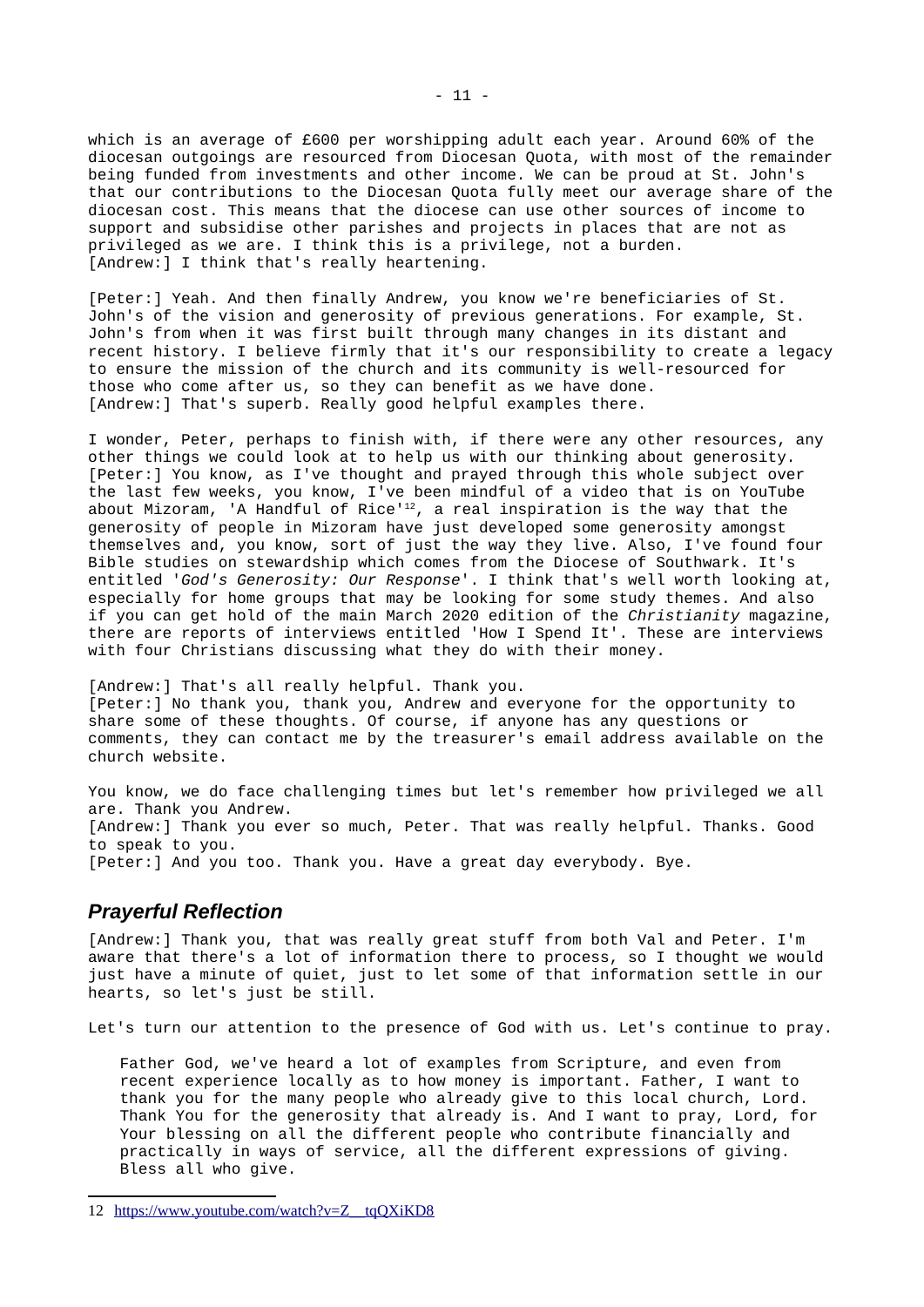Thank You, Lord, for that amazing quote from John Wesley, where he talks about earning as much as you can, so you can save as much as you can, so you can give as much as you can. He was a man of great ambition and changed the country. We pray now for a heart transplant. I pray, Lord, that You would give us Your heart when it comes to the subject of giving. We remember, Lord, the emphasis that Val brought, that this is to do with attitude. Again in a moment of quiet, would You help us to examine our attitude and to be open to receive Your attitude to giving.

And Lord Jesus, for those of us who earn, for those of us with some kind of income, we remember again, everything we have comes from You. Everything we have comes from You. So, of Your own do we give back to you now. In our hearts we realign ourselves to join in with Your generosity, because You command it, because You are like us.

So once again, Lord, thank You for the generosity that already exists in our church. And I pray that if you have other things to say, or remind us of us as individuals to upgrade any giving or change what we do in terms of our giving, I pray that we will be honest with ourselves and with You. And if we need any advice, I pray that we would take up Peter Jackson's offer to explore ways of helping in terms of local giving. Amen.

#### <span id="page-11-0"></span>*Intercessions*

So I'm just going to continue just very briefly now, with some intercessions for the wider world, let's continue to pray, and then we'll move to a close.

Father God, given that our subject is finance and giving and Your generosity, I want to pray Lord, for the economy of the United Kingdom. Lord, we have recently had the latest Budget from the Chancellor, making plans into the next month as to what is going to happen as we continue through lockdown, but as we plan, possibly for a change in months to come, Lord, we are all aware that there will be large amounts of money that need to be recouped because of borrowing. So we pray for Your help, Your wisdom and Your mercy with regards to our present and future economy.

Lord, I would pray for your present blessing on those people who have been furloughed. Would You help to sustain those many people who have needed to be carried during this time. We pray that they would continue to receive what they need, just like the widows and orphans received what they needed in Bible times.

Lord, in Your mercy, **hear our prayer**.

We also pray, Lord Jesus, for future taxation plans, for the ways in which the economy will need to be adjusted as we go forward. We pray, Lord, for fairness in the future. We pray for wisdom for the Chancellor and the government in general. We pray, Lord Jesus, for future governments, because this may last longer than one term. We pray for wisdom and equity to be in the heart of this government, and of future governments, as we recover longterm from the borrowing that has happened during this pandemic. So we pray for Your grace on our nation. Lord, in Your mercy, **hear our prayer**.

And Lord, just in conclusion, we give ourselves to You for our practical needs, for our social needs. And once again, Lord, we say we trust You, even for the things we can't see or understand yet. We trust you. Amen.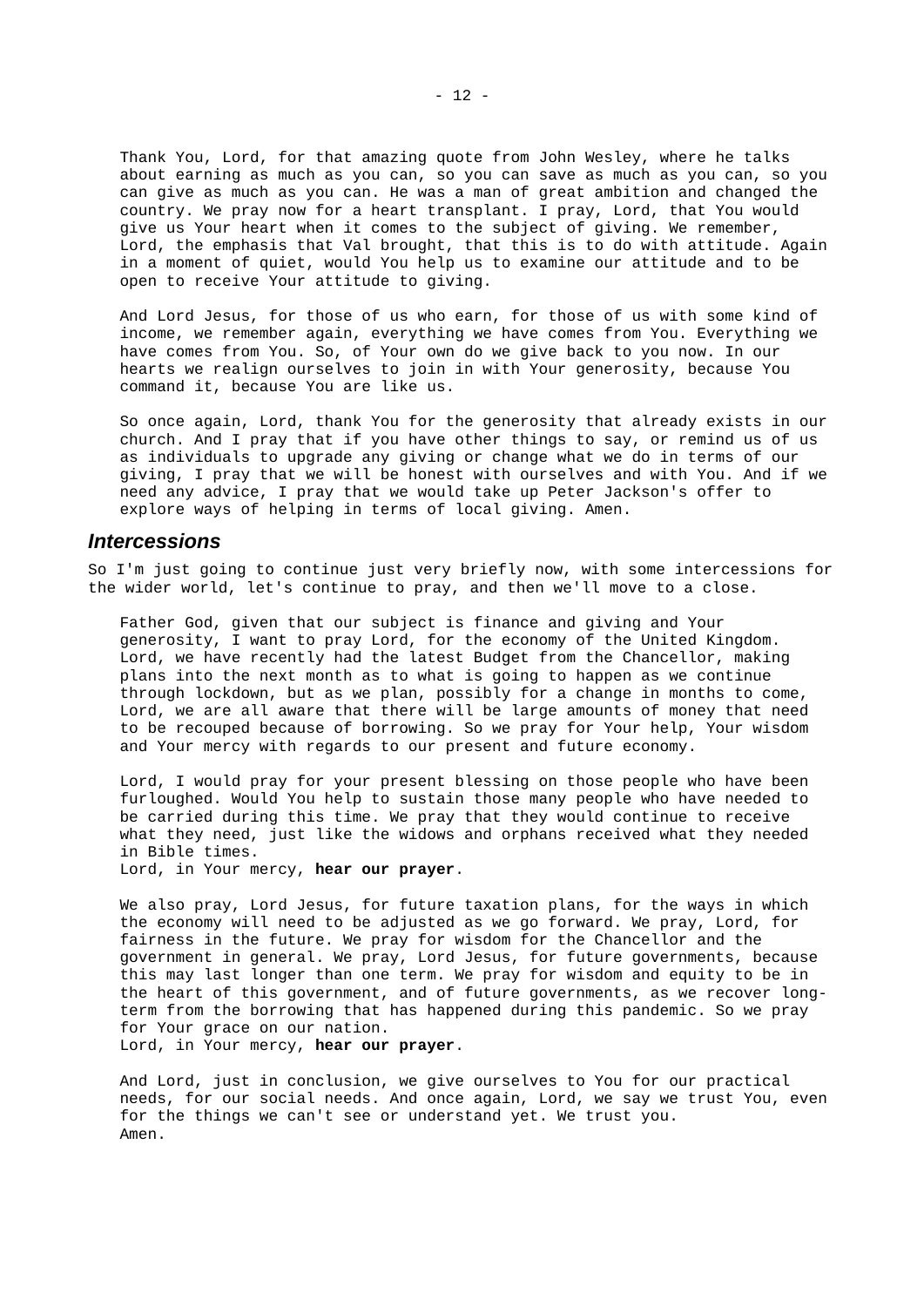## <span id="page-12-1"></span>*Blessing*

So, we have arrived at the end of our service. Thank you very much for engaging with this subject. We hope that it's given you a tangible MOT to do with the subject of giving. We pray, even if you need to revisit this service later on YouTube, that it would help speak to you, and may lead to further deepening of your faith and of your expression of life as a Christian.

Let me finish with some words of blessing.

Lord Jesus, we bless all those who have viewed and watch this service. We pray for your closeness to be known by them. We pray for Your provision for every need that each person has. We pray that You would bless each person with that spirit of generosity that is in You.

And so in the name of the Father and of the Son and of the Holy Spirit, bless all and keep all through this coming week. In Jesus' name we pray. Amen.

So we finish there and we will have our final song. God bless you.

# <span id="page-12-0"></span>*3 rd Song: Build Your Kingdom Here*

- 1. Come, set Your rule and reign In our hearts again; Increase in us we pray, Unveil why we're made; Come, set our hearts ablaze with hope Like wildfire in our very souls; Holy Spirit come invade us now! We are Your church; We need Your power in us.
- 2. We seek Your kingdom first; We hunger and we thirst, Refuse to waste our lives, For You're our joy and prize To see the captive hearts released The hurt, the sick, the poor at peace; We lay down our lives for Heaven's cause; We are Your church; We pray: revive this earth.

*Chorus:*

Build Your kingdom here, Let the darkness fear, Show Your mighty hand, Heal our streets and land, Set Your church on fire, Win this nation back, Change the atmosphere, Build Your kingdom here We pray

3. Unleash Your kingdom's power Reaching the near and far; No force of Hell can stop Your beauty changing hearts; You made us for much more than this. Awake the kingdom seed in us, Fill us with the strength and love of Christ. We are Your church. We are the hope on earth.

*Chorus x 2*